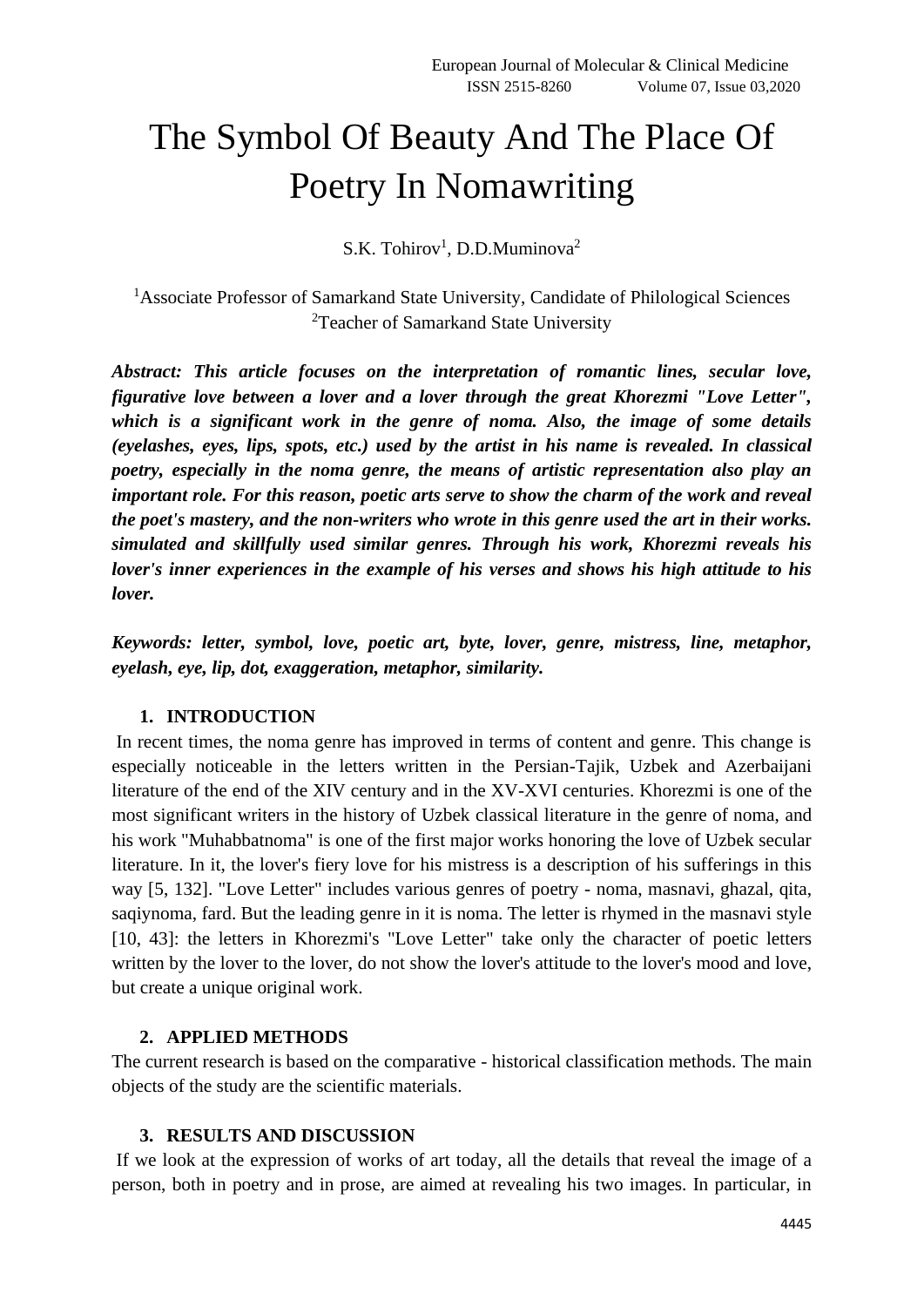Khorezmi's work, most of the details are aimed at highlighting the appearance of the person. "Love Letter" is a collection of letters sent by a faithful lover to his lover. Therefore, the description of the deep feelings of the lover should be the main focus of each letter. But in this case, one, sometimes only a few bytes are devoted to this issue (except for the second letter, written in reference to the saba), and the image of the external beauty of the lover (without leaving out every detail) played a key role. Even the image of a single detail (eyelashes, eyes, lips, spots, etc.) is repeated several times in all letters, sometimes even in a single letter, in different stylistic aspects.

Khorezmi does not deny love, but considers it a step on the path of true love, which is important for his time. The same idea opened up a wide way for him to sing about the real man and his qualities, the beauties of life, the pleasures. Consequently, the object of his image is not abstract, but the real man and his features, and even in this byte, where the influence of the theory of manifestation is felt, the image of the concrete man occupies a central place.

Mango uchmoq erur vasling huzuri,

Yuzungdin shu'la urur Tengri nuri [4, 25].

For me majestic your presence,

In your face the rays are [4, 25].

That is, it is understood that the vassal of the lover. These moments emphasize the magical, radiant light on the face of the beloved with a lofty exaltation like the miraculous light of Allah.

The image we know is the lines given to a person's appearance. In the classical literature, of course, the poet did not ignore the image of the mistress, sometimes in love in the epics, and other personalities, using every detail in its place based on the logic of the reality of life. As mentioned above, the letters in "Love Letter" are mostly devoted to the lines of the image of the mistress. In the chapter "Say the previous name" he fully mobilizes his skills to draw the image of the mistress brighter, to highlight and glorify her qualities.

For example;

Ayo ko'rk ichra olam podshohi,

Jahon tutti sening husnung sipohi.

Pari ruxsoralarning ko'rkka boyi,

Yuzung navro'zu, qoshing bayram oyi [4, 16].

You are the king of the world,

All the world admires your beauty.

The splendor of the Parisian spirits,

Your face Navruz, the brows as the holiday moon [4, 16].

It is understood that the lover describes his lover as the king of all beauties in the chapter of beauty from the very beginning of the word, likens his beauty to the king's army, and exaggerates the fact that he destroyed the world with this army [2, 36]. Describing her as the most beautiful of angelic faces, she likens her face to a new moon. It should be noted that the poet (Khorezmi) demonstrates his innovation in the definition of a lover. He refers to as many new sentences as possible in each definition. This is evidenced by the fact that the face of the sky above is similar to Navruz, a new day, and the eyebrows are similar to the month of the holiday - the new moon, as evidenced by the following verses.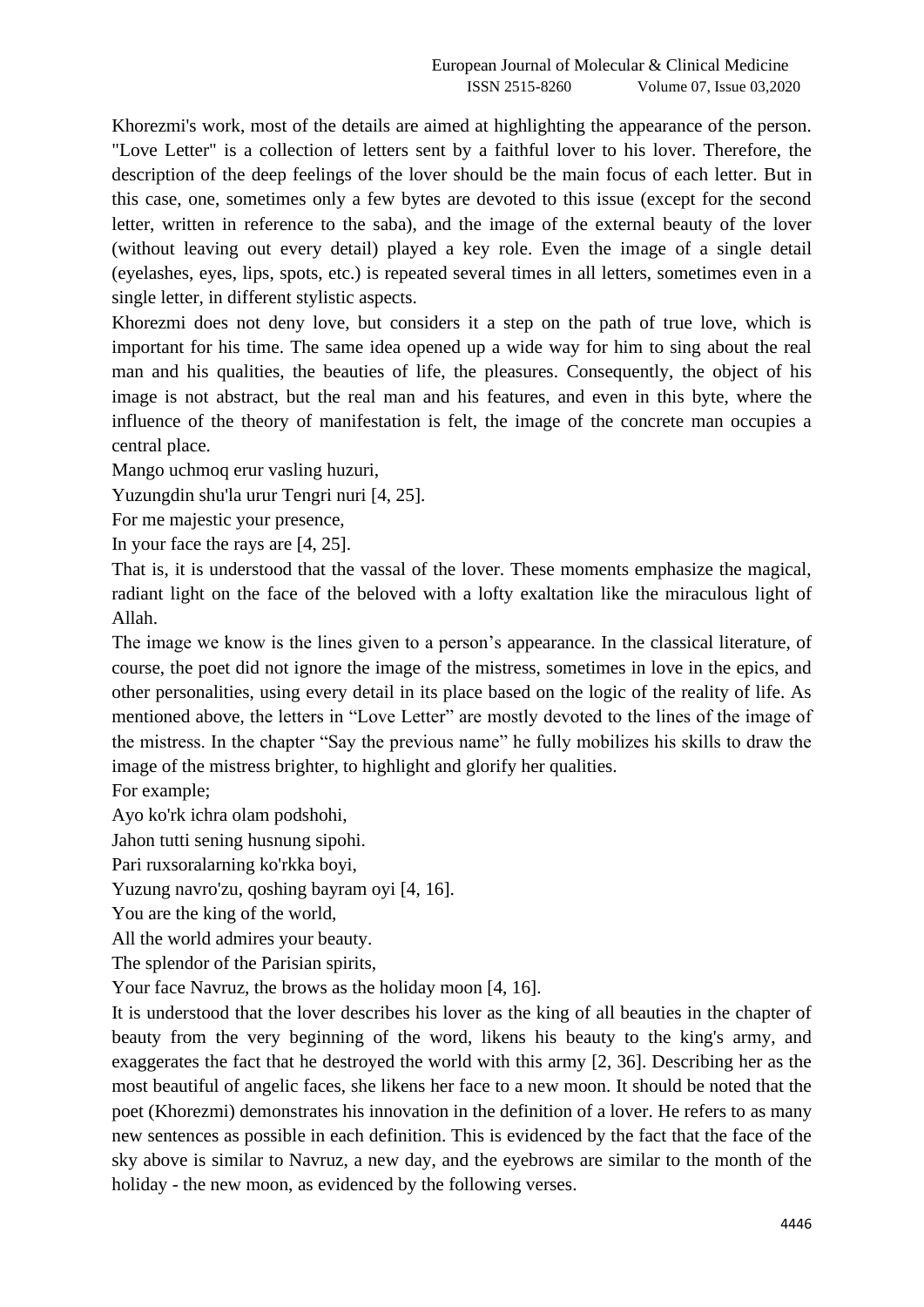Ko'ngul Shirin so'zungg'a bo'ldi Farhod,

Ko'zung Kashmir jodusig'a ustod.

Qaro Meng ol yangoqingda yaroshur,

Boshim doyim adoqingqa yaroshur [4, 16].

Farhod delighted Shirin,

Her eyes as a master of Kashmir magic.

Look at your cheeks,

My head always fits on my forehead [4, 16].

The poet likens the charm of Shirin's words to the state of burning in Farhad's hajj, while the charm of his eyes is compared to the mastery of Kashmir magic (Kashmir's beauty has always attracted people's attention and Kashmir has become a symbol of beauty in poetry) [9, 19]. Even such a beauty attracts the reader's attention by the fact that the beauty of the land does not open the thread before the eyes of the beloved.

The next byte refers to the location of the black spot (meng) on the lover's red cheeks. This means that our faces are involuntarily clear (like the morning), the eyebrows are crescent, the eyes are witchcraft, the cheeks are red, the cheeks are black, and the words are sweet.

The poet describes the lover's waist as follows.

Bo'yung sarvu sanubardek beling qil,

Vafo qilg'on kishilarga vafo qil [4, 16].

Make your neck like a cypress tree,

Be faithful to those who are faithful [4, 16].

The lover's stature resembles the uprightness of a cypress tree, the slender waist resembles a hair fiber, although the resemblance of a stature to a cypress tree is a traditional image, but this is a metaphor based on logic [3, 22]. If the lover's stature was like a willow, that logic would be broken. The resemblance of the waist to the hair is also correctly described on the basis of exaggerated metaphors [3, 23].

Aqiqing suhbatindin jon bo'lur so'z,

Qamartek chehrangga boqsa qamar [4, 16].

The word that will come from your conversation,

When beauty looks at his face, he sees a moon eye [4, 16].

It should be noted that the lips of the yoke are not only resembling an agate - a reddish gemstone, but also directly called an agate. The face of the moon is no longer satisfied with the above description, but is now evaluated by the blink of an eye when looking at the face of the moon. In the following verses, while Yor's eye describes her lashes as narcissus, the smile on her face resembles a purple flower.

Urur nargislaring Novakni jong'a,

Kular chehrang chechaktek arg'uvong'a [4, 16].

Your adore keeps me closer,

The ashes are pinkish-purple [4, 16].

In the following verses, the poet again describes the beauty of his lover, saying that he even went to the distant lands of Chin-Mochin, China and Turkestan, and that all the kings of the world kissed him in front of him [2, 33]. lines are given.

Tabassum qilsangiz shakar uyolur,

Tishing injusidan Gavhar uyolur.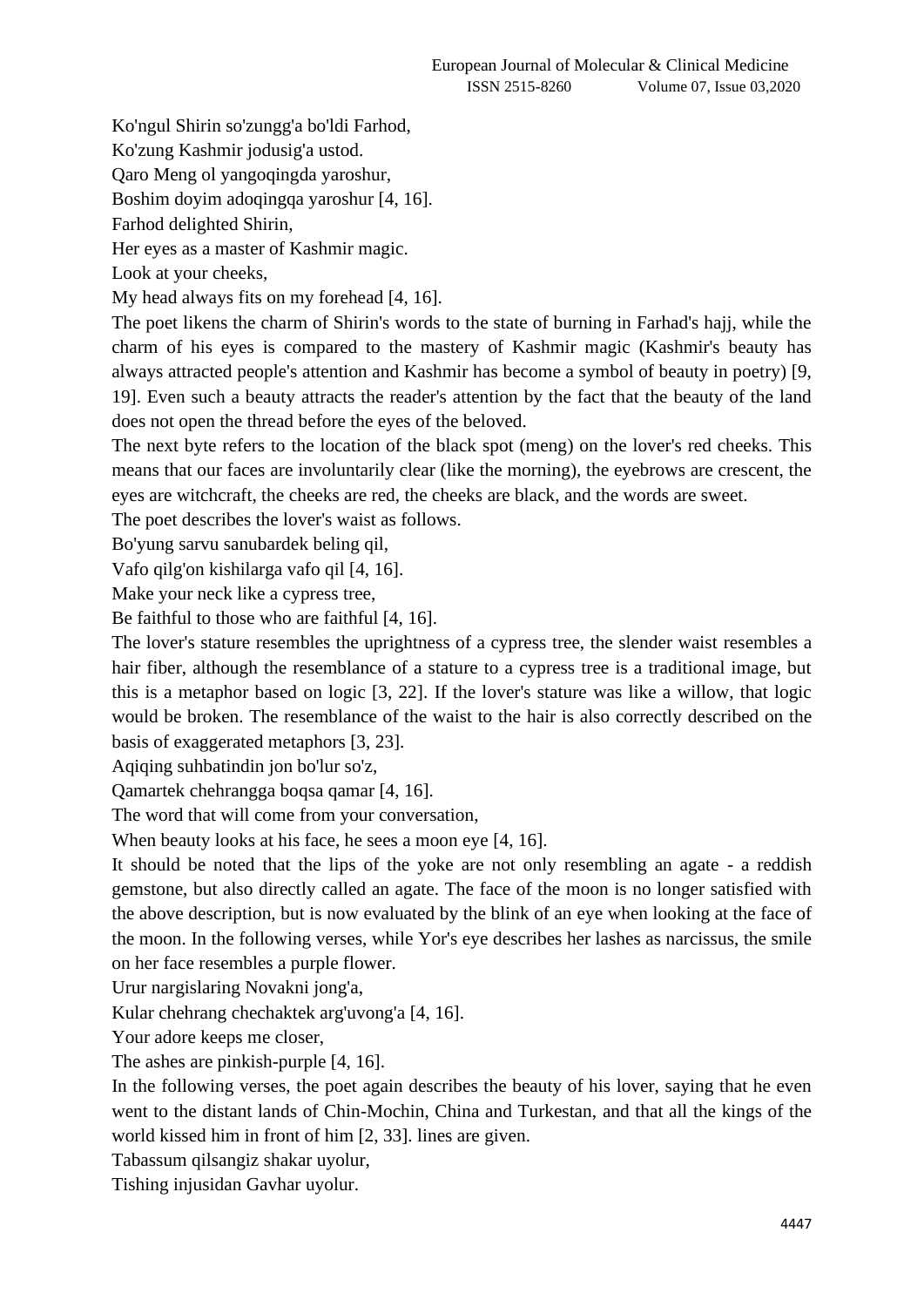Jamoling etti olamg'a sipahlar, Qotingda er o'parlar jumla shahlar. Falak ishqing yo'linda besaru poy, Isirg'ang donasi Zuhra, yuzing oy, Latofat mulkida sultonsen, ey jon, Qamuq boshdin – ayoqqa jon sen, ey jon. Qatiq kulsang magar og'zing bilurgay, Pari ko'rsa seni mendek telurgay. Soching bir Torina ming hur etmas, Yuzungnung nurina ming nur etmas [4, 17]. When you smile, sugar is ashamed, The pearl of the tooth is ashamed of the pearl. Jamal's armies to the seven worlds, The earth kisses the ground, including the cities. Besaru poy on the way to the sky, Zuhra, the moon of your face, You are the queen, my love, You are the soul of the foot, O soul. If you laugh hard, your mouth will know, If Angel sees you, I'll tell you. Your hair does not make a torina thousand, The rays of your face more than thousand rays [4, 17].

The lover's smile is so sweet and sweet that even the sugar is embarrassing. She is ashamed of the pearl of her teeth. Gavhar is ashamed to see that the teeth of Yor are pure and clean. From the point of view of the lover, the earrings in his ears are not left out. Every visible detail of the lover is described with phrases and allusions from the language of the lover. While the wise are as bright and graceful in the light as the star Venus, the face of the earth is like the moon. The face of the lover is as delicate, spotless and bright as the moon. He draws his mouth with such ingenuity that he is known for his small size only when he laughs out loud, and when even a fairy-angel sees this, he (madly) wants it. In the last stanzas of the first letter, the sufferings and inner experiences of the lover, which he suffers because of his unparalleled lover in beauty, are expressed in beautiful lines. The description in the first letter is a sufficient source for the reader to imagine a more accurate portrait of the image of a mistress, and has a moon face, crescent face, narcissus eyes, onyx lips, cypress-like waist, a smile thinner than sugar, pearly teeth, bright faces, witch eyes, only when laughing (mouth). The presence of a beautiful girl with a mouth as thin as it is known appears before our eyes as a reflection in a mirror. But the poet does not limit himself to this, but in the following letters also increases its value by describing the beauty of the crack with more elegant descriptions.

It should be noted that the poet uses the same definition, that is, the phrase "Christ is faithful, Joseph is lycosen" for two purposes. In one sense, it refers to Muhammad Khojabek, who had previously initiated the writing of Muhabbatnoma. Now consider how justified this definition has been in both places. In our opinion, opening the way to exaggeration in the definition of a lover does not lower the value of the work, including the value of the work. Because it is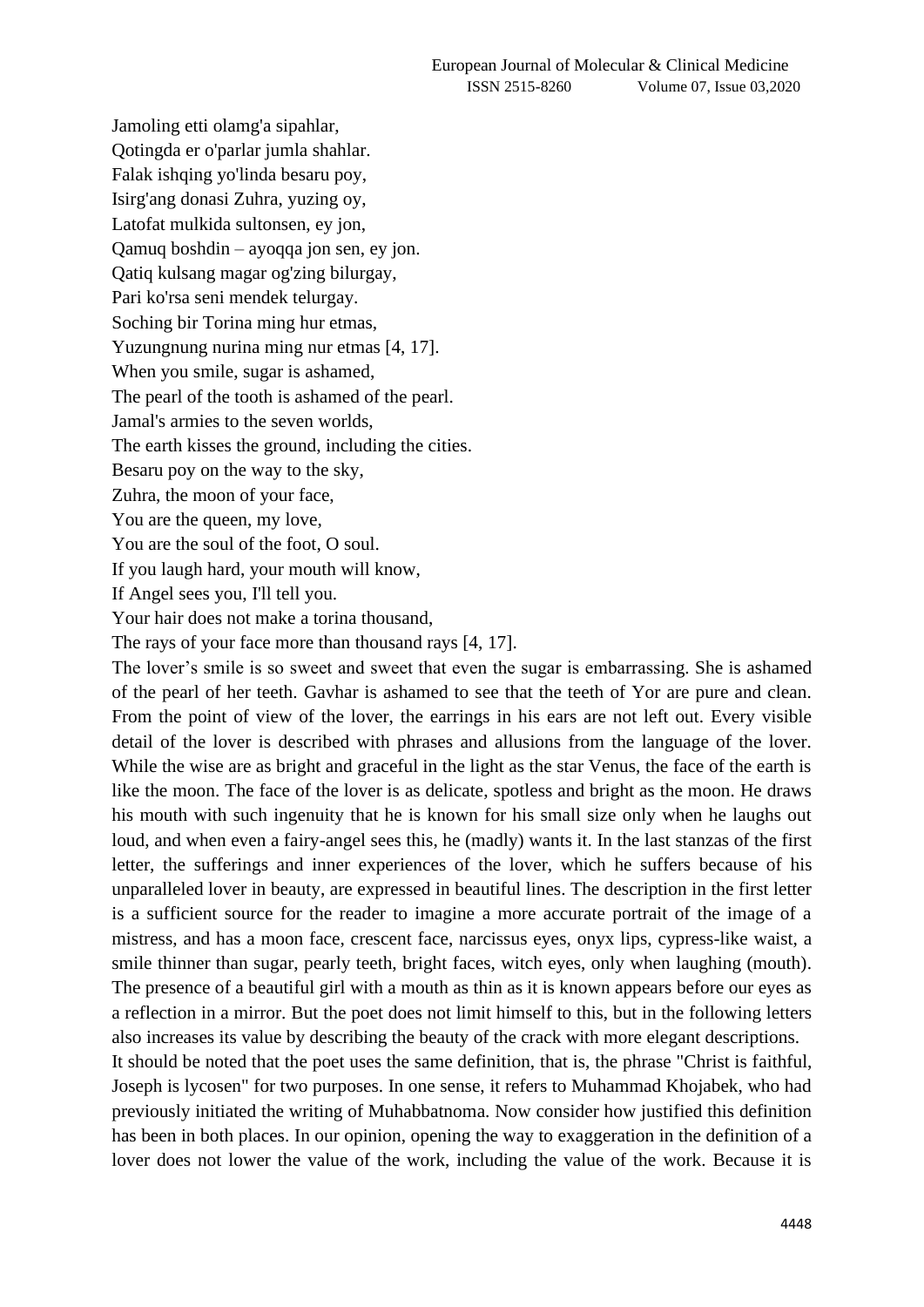natural for a lover to embody all the beautiful qualities as a typical representative. But for a particular historical figure, such a definition seems a bit dubious.

This description of Khorezmi's Muhammad Khojabek (the revelation of Janibekkhan) does not fit into the person as if he did not justify himself here, but shows the artificiality of the allegory used to praise the owner of the description. This leads to a slightly negative impression of Khorezmi's work on the student.

Throughout the letter, the poet describes the lover's lover, the power of his beauty, as follows; Qilur zulfung qamuq olamni shaydo,

Bo'lur jodu ko'zingdin fitna paydo.

Yarar ming jon bir ishkoling fidosi,

Ko'zum mardumi xolingning fidosi.

Seni ko'rgan o'zindin yot bo'lur,

Ruhungni ko'rsa, ming shoh mot bo'lur.

Ikki zulfung ko'ngullarni panohi,

Eshiking tuprog'i jon sajdagohi [4, 20].

Hair your ties the world,

There will be a conspiracy before your eyes.

The sacrifice of a thousand lives,

The sacrifice of my eyes.

Anyone who sees you will be a stranger,

If he sees your spirit, a thousand kings will be dull.

Shelter of two hair souls,

The soil of your door is the shrine of the soul [4, 20].

The lover described by the lover is so beautiful that his single black hair enchants the whole world, and his witch eyes reveal all the conspiracies in the world. Anyone who sees these beauties will lose consciousness. When the eyes of the kings fall on his face, Haddi hardens like a board, matte in chess. In the descriptions continued at the same time, the poet now compares the lover to a flower, a flower. He says you are a pure flower and your enemy is a thorn. In his opinion:

Raqibingdur tikan, siz toza gulsiz,

Chechak Chimgan aro bo'lmas tikansiz.

Your opponent is a thorn, you are a pure flower,

You are a thorn in the side of a flower.

proves by quoting the sentence. Again in the following byte:

Shakardin totli so'zli dilrabosen,

Dareg'okim, chechaktek bevafosen.

Sugar sweet beautiful,

But it seems, the flower is insecure.

he gives an objective assessment of the lover's description as unfaithful as a flower.

Raqibingdur tikan, siz toza gulsiz,

Chechak Chimgan aro bo'lmas tikansiz.

Shakardin totli so'zli dilrabosen,

Dareg'okim chechaktek bevafosen [4, 20].

Your opponent is a thorn, you are a pure flower,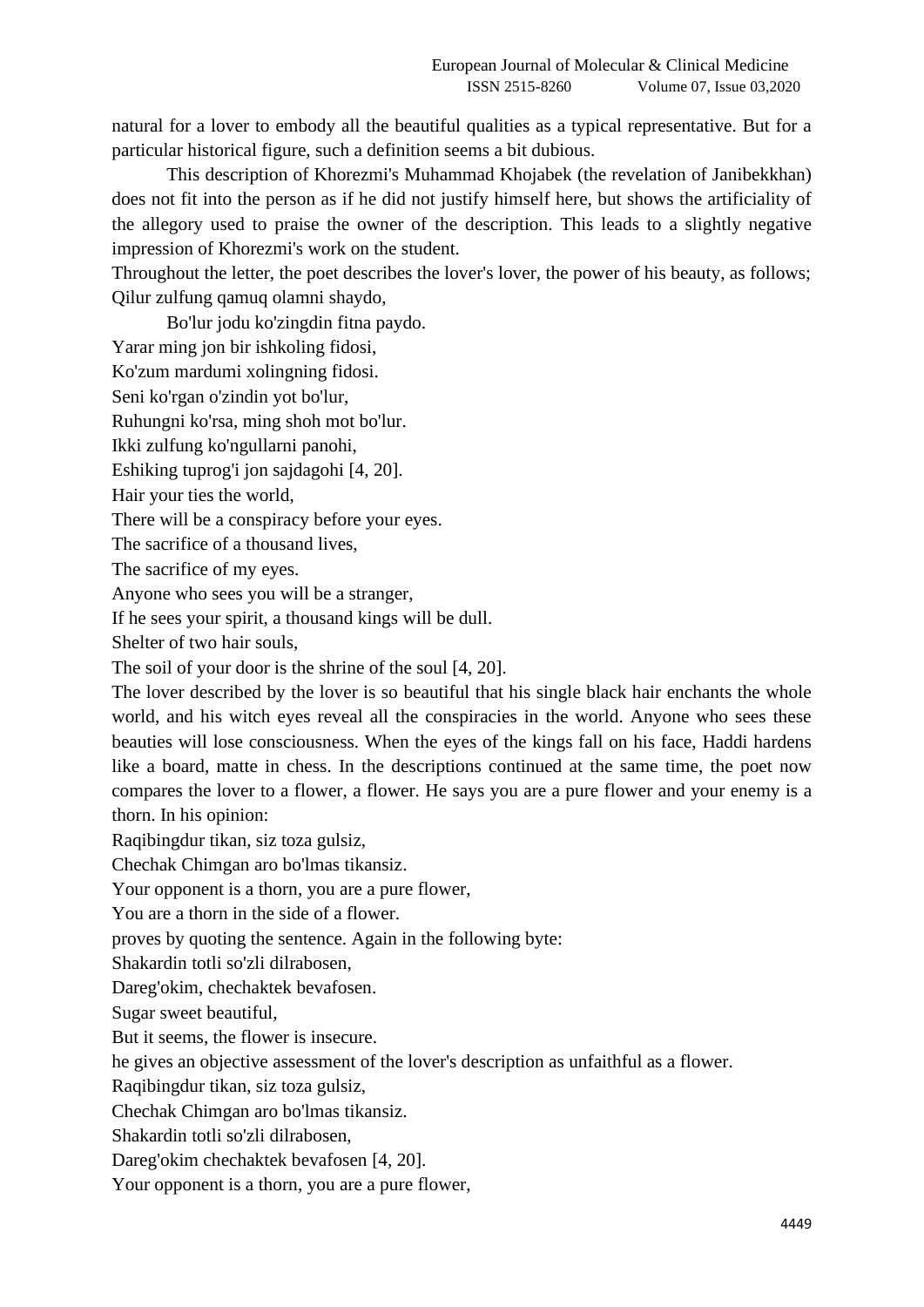You are a thorn in the side of a flower.

Sugar sweet beautiful,

But it seems the flower is insecure [4, 20].

In the third letter, the poet explains the definition of the mistress more perfectly, and thus the way in which the lover's relationship with the mistress is more strongly connected and how to reach his guardianship.

Although the poet gives a generalized image of the mistress in the first and third letters, the method of depiction goes in the traditional uplifting spirit, but sometimes clear descriptions in the details related to it also do not overlook the inner world of the mistress along with her appearance. The same is evident in the fifth letter.

Ayo Gulchehralar molik rikobi,

Qamuq olam sening g'amzang xarobi.

Latofat mulkining sohibqironi,

Muvafiq surating birla maoniy.

Hiradni ozdurur g'amzang xumori,

Yanoqlaring Xalillulloh nori [4, 24].

the beauty kills me,

The gloomy world is the ruin of your grief.

The owner of adore's property,

The right picture is the same.

The humor of grief that deceives Hirad,

Khalilullah mole on your cheeks [4, 24].

Apparently, the poet describes the emergence of a true beauty from the harmony of inner and outer qualities by giving the lover a line to both the inner and outer world. At this point, we considered it appropriate to pay attention to some of the poet's thoughtful remarks in the language of love. When talking about this, it is worth noting that the poet seeks to convey the beauty of the beloved in a thousand different metaphors. But given that he meant human love, he acknowledges the infidelity, transience, mortality of this world, as well as the transience of beauty. He is fascinated by the life-giving charm of wealth and longs for it with all his being, but their pricelessness makes him sincerely regret it. For example, from the language of love; Ayo, nomehribon ahdi baqosiz,

Jahon eltek, umur gultek vafosiz [4, 23].

Oh, the unkind covenant is priceless,

The world is unfaithful, the flower of life is unfaithful [4, 23].

By quoting the verse, the poet described the mistress as unkind and the covenant as a fan. They all point out that the life of "eltek" and "gultek" is a fan. The characteristic is that the poet, realizing the shortness of life, does not fall into a whirlpool of despair, but encourages him to spend his life enjoying the beauty of a beautiful mistress, who is a part of being, including all the beauties of being. We understand this from the poet's subsequent letters to his mistress, not from the depressed mood of the lover, but from his more beautiful and charming allusions to his lover, who is more deeply attached to his mistress. Consider, for example, the following definitions in the fifth letter.

Men asru benavo siz muhtashamsiz,

Latifu noziku Zebo sanamsiz.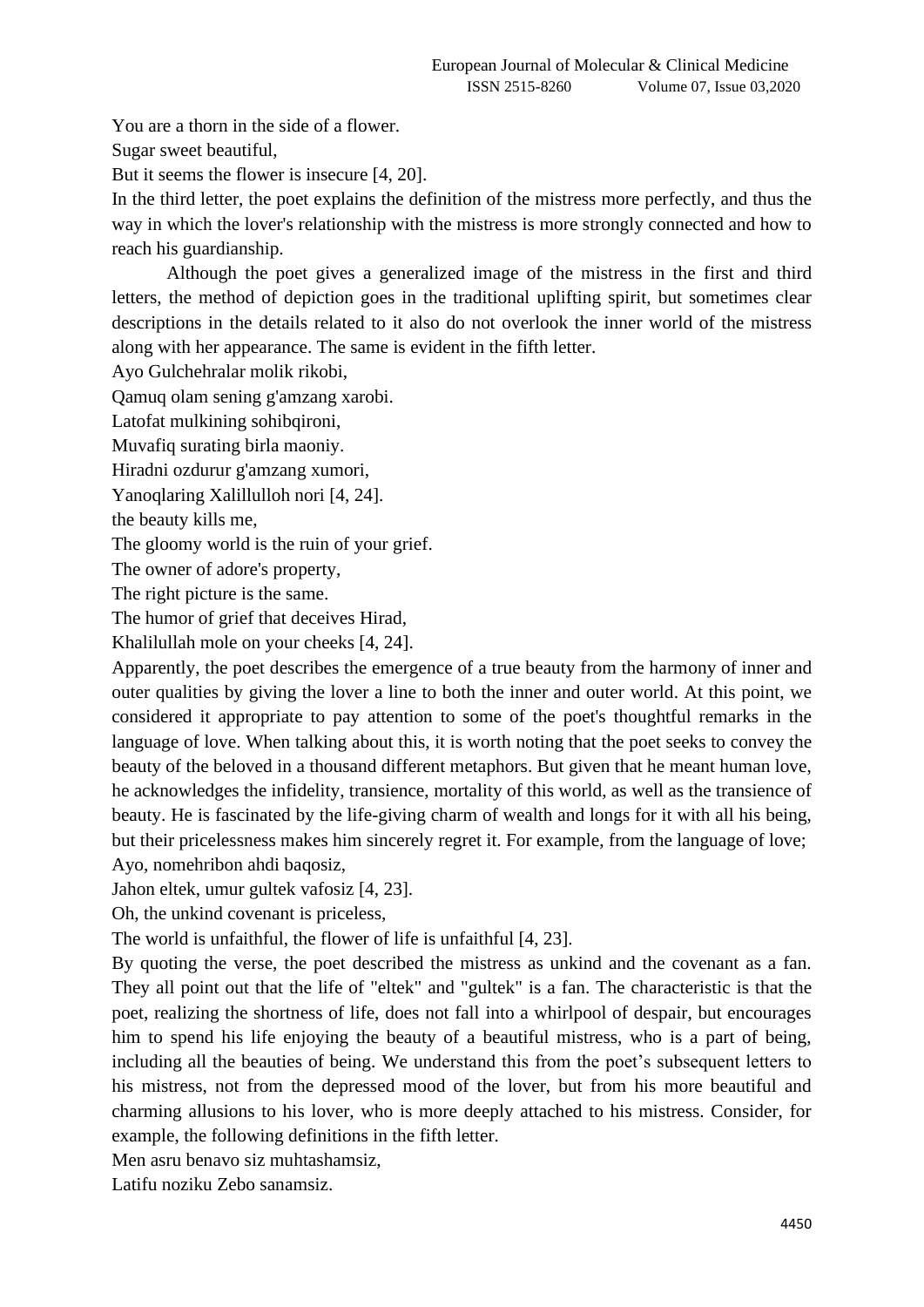Chechak dermen yuzunguzgo kamar ham,

Xaloyiq sevganin Xoliq sevar ham [4, 25].

I am lower, you are magnificent,

Slim and delicate and beautiful.

The buds of flowers are yours,

He who loves the people loves the God [4, 25].

It is also clear from these descriptions that those who are rich in subtleties in beauty are as happy as those who live in paradise for the lover of the world. Because he sees the light of the rays of God in the light on the face of the earth. He confesses that he is the beloved servant of Allah because he is loved by all. The lover also writes this, urging his lover to refrain from building a building out of pride.

Sening ishqing kamandin bizni tortar,

Jamoling ravnaqi olamni o'rtar [4, 25].

Your love command draws us,

Your face spreads throughout the world [4, 25].

Indeed, as the artist emphasizes, the lover is his pure love, the attainment of his inner experiences.

The sixth letter also begins with a direct praise of the lover's definition.

Ayo bo'yi sanubar, chehrasi oy,

Kuyosh yanglig'jamoling olamoroy,

Xating to'tisi la'l uzra qo'nub bor,

Beribtur pistaga qandu shakarbor.

Turubtur ko'zda qaddingiz xayoli,

Aningdekkim suv uzra tol niholi [4, 26].

Oh, my lady, face moon,

The sun is shining brightly,

The parrot has landed on the dumb,

with sweet and candies.

The dream of standing tall in your eyes,

Willow saplings on the same water [4, 26].

In this letter, the lover writes that he will never forget the words of the moon, the beauty of the moon, the beauty of the sun, the beauty of the sun, the beauty of the sun, the beauty of the sun, the beauty of the sun, the beauty of the sun, the beauty of the sun.

(Since the word is a sacred blessing, it is taught by humanity from its artistic interpretation. played an important role. In the works of the poets of this period, they sang pure and pure love, which shone from metaphor to truth.

As he thought of the wound in his mind, he involuntarily confessed once again that the teeth of the wound, his lips, were pearls in the box of his soul, his face and eyebrows were unequal in the sun and the moon; the suman-like face is described as worthy of a thornless, flowershaped figure like a graceful shirt;

Sumantek orazing guldur tikansiz,

Mango do'zax erur uchmoq sensiz.

Yuzunguzda ko'runur ko'zkutek nur,